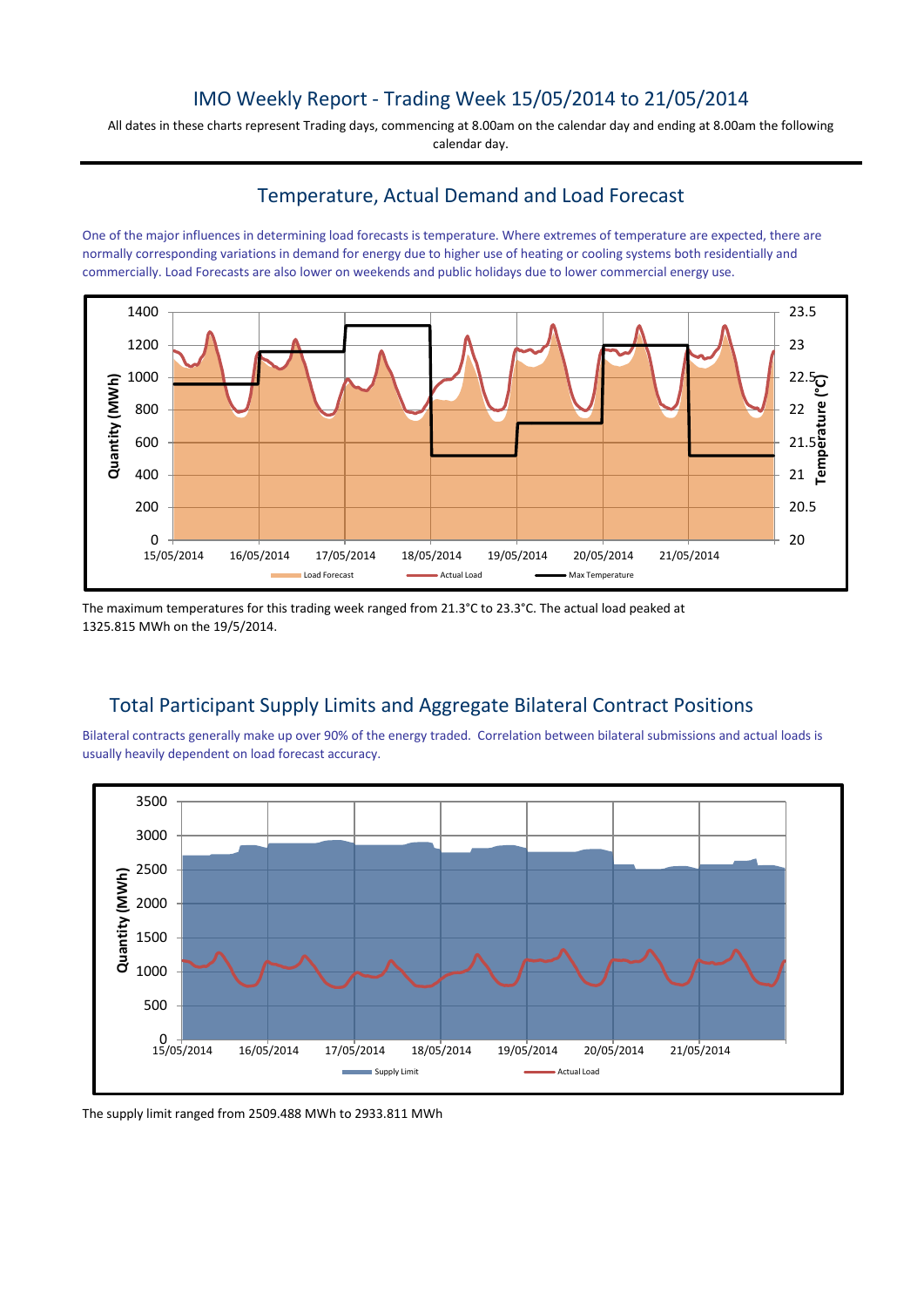#### Net Balancing Market Trades

Bilateral contracts and STEM trading are generally based on the forecast energy requirements of Participants. When the forecast requirements are higher or lower than the actual requirements for a day, this Market energy must be bought and sold in the balancing mechanism. This graph shows the estimated net balancing trades.



The majority of the balancing activity this week occurred within Balancing Demand. The maximum balancing demand for the week reached 214.659 MWh on the 18/5/2014. The maximum balancing supply for the week reached 5.83 MWh on the 16/5/2012.

# Total Traded Energy

This chart represents a comparison between the total net energy that is traded in Bilateral Contracts, the STEM and the balancing mechanism. Balancing Supply represents cases in which the total contract position is greater than the demand and customers must supply energy back to balancing. Balancing Demand represents cases in which the total contract position is less than the demand and customers must purchase energy from balancing.



Total balancing supply equalled 0 MWh whereas total balancing demand equalled 23028.309 MWh. The Total STEM Traded quantity was 14285.56 MWh, with the STEM Clearing Quantity ranging between 13.882 MWh and 88.546 MWh.